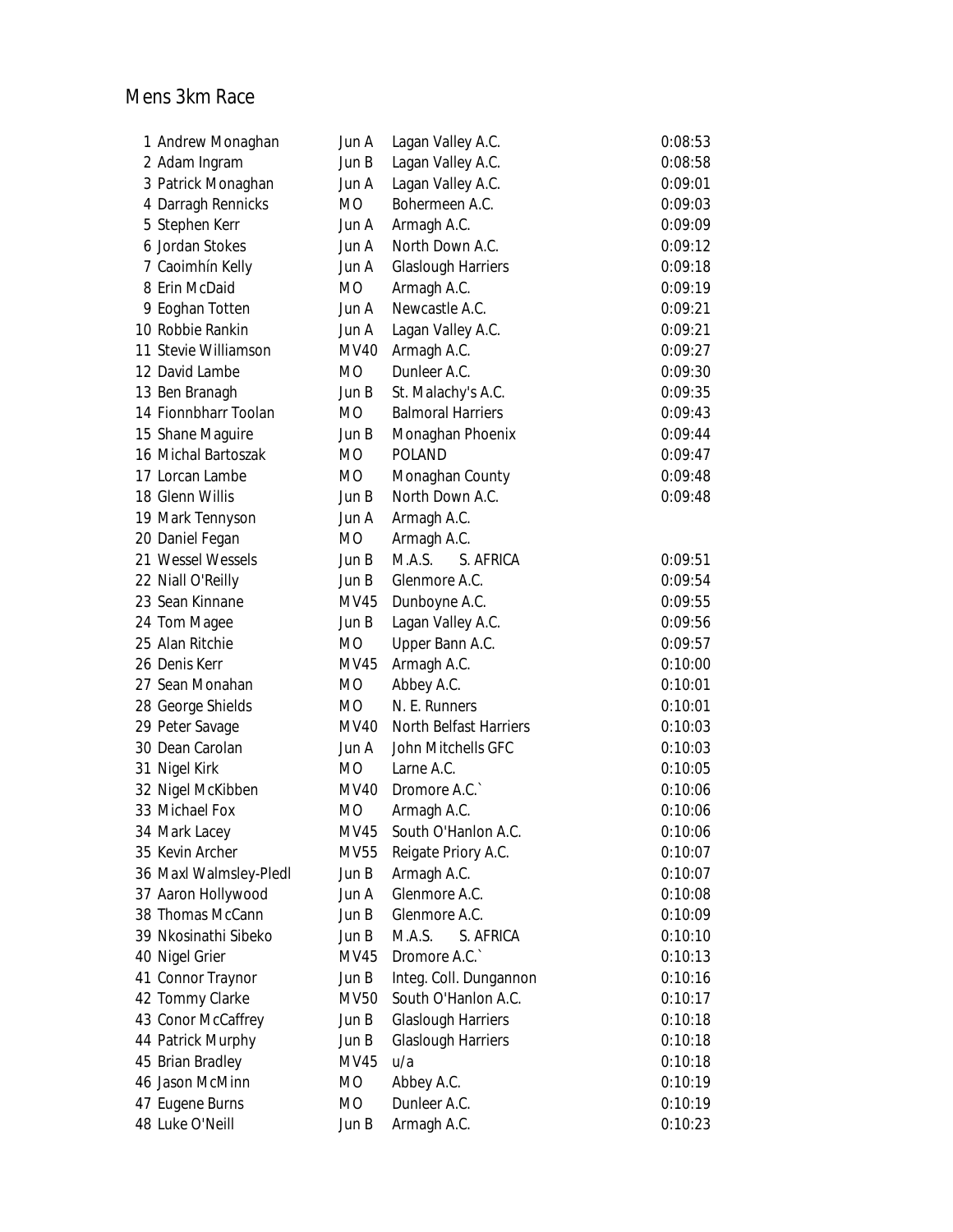| 49 Philip Gillespie     | Jun B       | City of Armagh H.S.             | 0:10:25 |
|-------------------------|-------------|---------------------------------|---------|
| 50 Kevin Murray         | Jun A       | Glenmore A.C.                   | 0:10:25 |
| 51 Barry Faulkner       | Jun A       | Ardee & District A.C.           | 0:10:30 |
| 52 Shane McGuire        | Jun A       | Ardee & District A.C.           | 0:10:31 |
| 53 Chris Nesbitt        | Jun A       | Integ. Coll. Dungannon          | 0:10:32 |
| 54 James Eogan          | Jun A       | Ardee & District A.C.           | 0:10:33 |
| 55 Neil Heaney          | МO          | St. Patrick's A.C. Newry        | 0:10:35 |
| 56 Peter Lilburn        | MV55        |                                 | 0:10:37 |
| 57 Matthew McMullan     | Jun A       | North Down A.C.                 | 0:10:43 |
| 58 Jim McKeown          | MO.         | Abbey A.C.                      | 0:10:45 |
| 59 Barry Quinn          | Jun A       | Integ. Coll. Dungannon          | 0:10:45 |
| 60 Malachy McKenna      | Jun B       | <b>North Belfast Harriers</b>   | 0:10:48 |
| 61 Getard Dodard        | MV60        | <b>FSGT FRANCE</b>              | 0:10:49 |
| 62 Jimmy Gillespie      | MV55        | Armagh A.C.                     | 0:10:50 |
| 63 Terry Eakin          | MV60        | North Down A.C.                 | 0:10:51 |
| 64 Declan Byrne         | MV50        | South O'Hanlon A.C.             | 0:10:52 |
| 65 Gerry Kenny          | MV45        | <b>North East Runners</b>       | 0:10:54 |
| 66 Eddie Bell           | MV45        | Abbey A.C.                      | 0:10:55 |
| 67 Dallan McKenna       | МO          | St. Patrick's H.S. Keady        | 0:10:58 |
| 68 Sam Bingham          | Jun B       | Dunleer A.C.                    | 0:10:58 |
| 69 Paul Tennyson        | Jun A       | St. Patrick's G.S.              | 0:10:59 |
| 70 John McCambridge     | MV40 u/a    |                                 | 0:11:02 |
| 71 Tiernan Oliver       | Jun A       | St. Patrick's G.S.              | 0:11:03 |
| 72 Robert Brown         | MV40        | u/a                             | 0:11:04 |
| 73 Seamus Dunne         | MV50        | Dunboyne A.C.                   | 0:11:06 |
| 74 Patrick Treanor      | MO.         | u/a                             | 0:11:08 |
| 75 Jim Cairns           | <b>MV50</b> | <b>NIVAA</b>                    | 0:11:09 |
| 76 Neil Dillon          | MO.         | Dromore A.C.                    | 0:11:10 |
| 77 Colum Turley         | МO          | u/a                             | 0:11:10 |
| 78 Dominic Clarke       | MV40        | Armagh A.C.                     | 0:11:11 |
| 79 Matthew Nicholson    | MO.         | u/a                             | 0:11:13 |
| 80 Caolán Hendron       | Jun A       | St. Patrick's Academy Dungannon | 0:11:14 |
| 81 Dean Salmon          | Jun A       | St. Patrick's G.S.              | 0:11:14 |
| 82 Tiernan Donnelly     | Jun B       | St. Patrick's G.S.              | 0:11:15 |
| 83 Tony O'Neill         | MV40        | Dunboyne A.C.                   | 0:11:16 |
| 84 Ryan Gribben         | Jun A       | St. Patrick's G.S.              | 0:11:17 |
| 85 Paul McLaughlin      | MV40        | <b>Sperrin Harriers</b>         | 0:11:17 |
| 86 James Smyth          | Jun B       | <b>Beechmount Harriers</b>      | 0:11:18 |
| 87 Andrew Burns         | Jun B       | Upper Bann A.C.                 | 0:11:19 |
| 88 Edwin McNally        | MV50        | u/a                             | 0:11:20 |
| 89 Tom Marley           | Jun A       | St. Patrick's G.S.              | 0:11:20 |
| 90 Brian Reilly         | MV50        | Laragh A.C.                     | 0:11:30 |
| 91 Michael O'Brien      | MV55        | South O'Hanlon A.C.             | 0:11:34 |
| 92 Paul Murphy          | MV45        | Armagh A.C.                     | 0:11:35 |
| 93 Michael Cormyn       | MV45        | Dunboyne A.C.                   | 0:11:35 |
| 94 Stephen Reaney       | MV45        | u/a                             | 0:11:38 |
| 95 Oliver McCullough    | MV55        | City of Derry A.C.              | 0:11:44 |
| 96 Jean-Pierre Stevenot | MV45        | <b>FSGT FRANCE</b>              | 0:11:45 |
| 97 Fintan Corvan        | Jun A       | St. Patrick's G.S.              | 0:11:47 |
| 98 Jack Lynch           | Jun B       | St. Patrick's G.S.              | 0:11:47 |